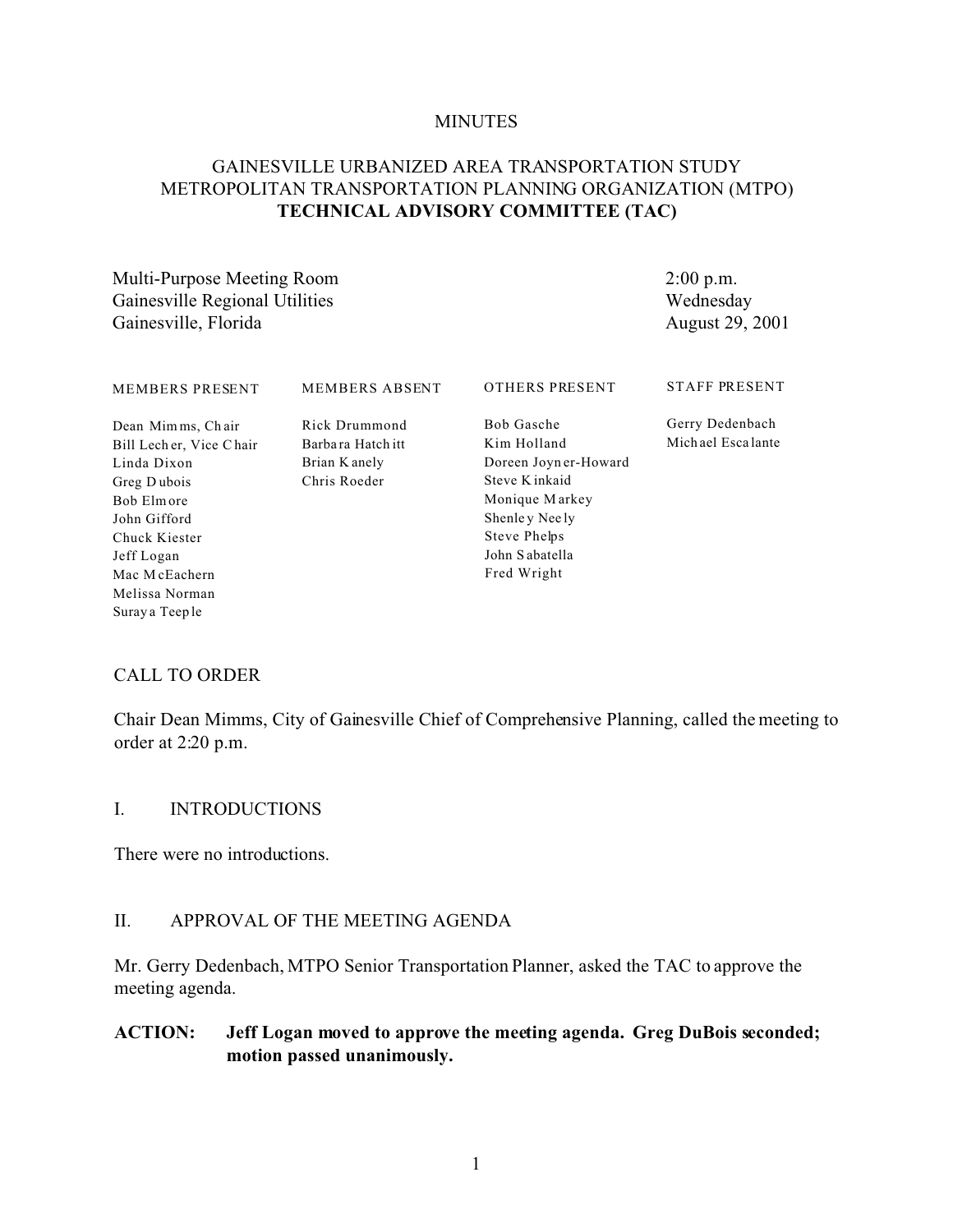#### III. APPROVAL OF COMMITTEE MINUTES

#### **ACTION: Jeff Logan moved to approve the July 11, 2001 minutes. Chuck Kiester seconded; motion passed unanimously.**

#### IV. CHAIRMAN'S REPORT

Mr. Dedenbach announced that the next MTPO meeting is scheduled for September 13 at 2:00 p.m.

He also announced that there would be an MTPO Plan East Gainesville Subcommittee meeting on September 13 at 5:30 p.m. where the subcommittee will hear four consultant presentations. He said that the next TAC meeting is scheduled for September 26.

## V. AGENDA ITEMS TO BE DISCUSSED- LISTED IN ORDER OF IMPORTANCE

#### A. STATE ROAD (SR) 26A STATUS REPORT

Mr. Dedenbach stated that the Florida Department of Transportation (FDOT) has requested an opportunity to update the MTPO Advisory Committees on the status of the State Road 26A project.

Mr. Fred Wright, FDOT Project Manager, discussed the current status of the State Road 26A project and answered questions. He noted the project's current reconstruction description, schedule and cost estimates. He stated that FDOT will hold a public involvement meeting at the Doubletree Hotel on September 25 starting at 7:00 p.m.

## B. ALACHUA COUNTY VETERANS MEMORIAL TREES FOR OUR HEROS

Mr. Dedenbach discussed the correspondence from Mr. Jim McCrawley, Alachua County Veterans Memorials Chairperson, regarding funding for tree plantings along Archer Road.

Mr. Bob Gasche, Alachua County Veterans Memorials representative, discussed the request for funding for the tree plantings along Archer Road and answered questions.

# **ACTION: Jeff Logan moved to recommend that the MTPO request that the Alachua County Commission fund the Alachua County Veterans Memorial Trees for Our Heros along Archer Road request for \$4,800. Bill Lecher seconded; motion passed unanimously.**

#### C. MAIN STREET AT DEPOT AVENUE ROUNDABOUT

Mr. Dedenbach stated that FDOT has prepared the construction plans for the Main Street at Depot Avenue roundabout. He discussed the construction plans.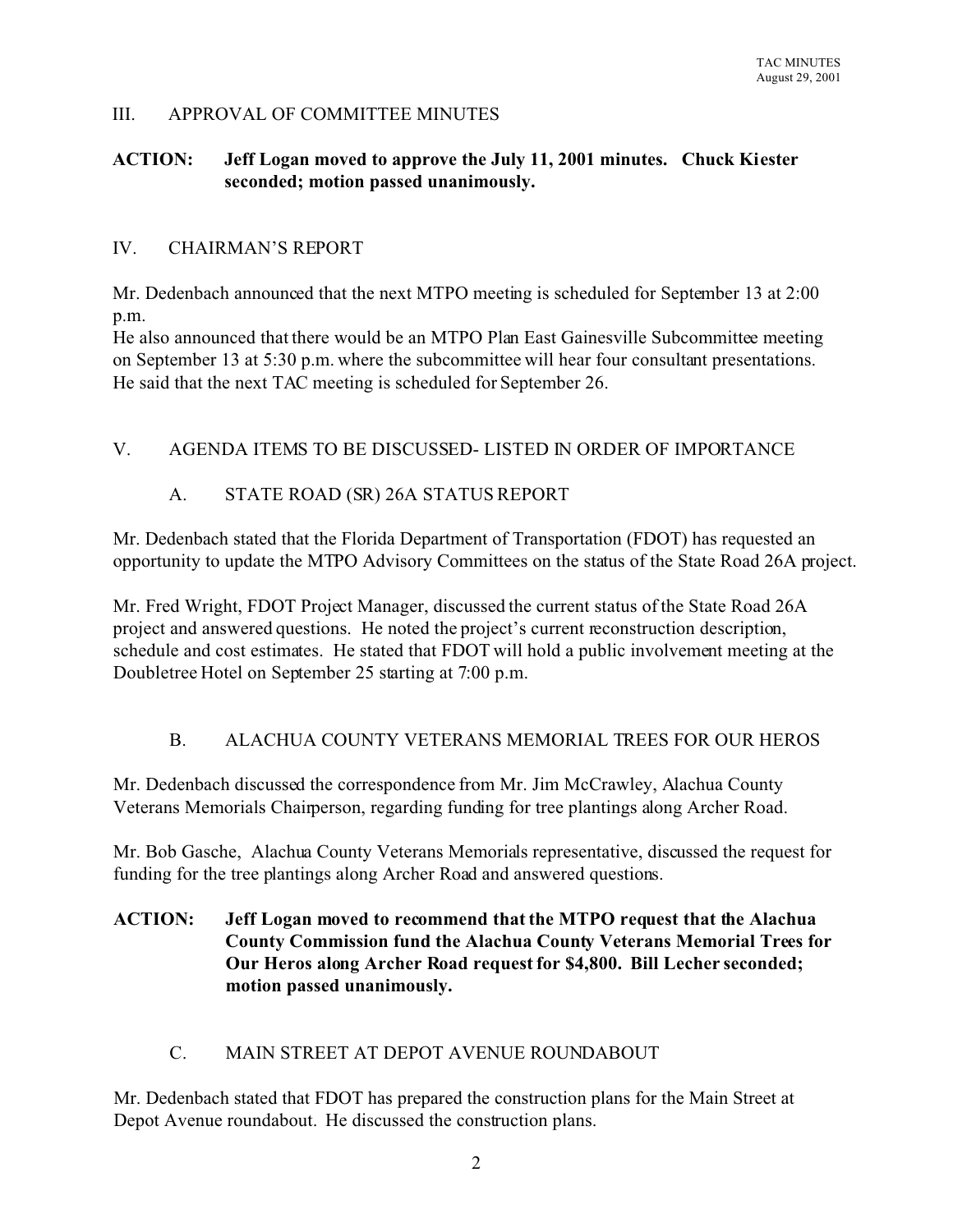## **ACTION: Bill Lecher moved to recommend that the MTPO approve the FDOT plans for the Main Street at Depot Avenue roundabout. Jeff Logan seconded; motion passed unanimously.**

#### D. SW 34<sup>TH</sup> STREET RESURFACING PROJECT- UTILITY CONFLICTS WITH SIGNALS

Mr. Dedenbach stated that FDOT has informed the MTPO that there are conflicts with existing utilities and the installation of mast arm traffic signals within the existing right-of-way at the SW 34th Street intersections at SW 20th Avenue and Radio Road. He discussed conflicts with utilities and the installation of mast arm traffic signals and answered questions.

Ms. Linda Dixon, University of Florida Strategic Planner for University Master Planning, stated that the University of Florida was interested in the installation of mast arms as part of the current project.

Ms. Suraya Teeple, FDOT Regional Administrator, discussed the project's contract letting process and answered questions.

#### **ACTION: Jeff Logan moved to recommend that the MTPO:**

- **1. pursue a separate project to purchase the necessary right-of-way for the construction of mast arm signals at SW 20th Avenue and Radio Road; and**
- **2. encourage FDOT continue working with the appropriate agencies to fully investigate the acquisition of the necessary right-of-way through easements.**

## **Bill Lecher seconded; motion passed unanimously.**

## F. STATE (SR) ROAD 222 MEDIAN OPENINGS

Mr. Dedenbach stated that the Alachua County/Gainesville Regional Airport Authority (AC/GRAA) is requesting the modification of two medians in conjunction with the upcoming SR 222 (NE  $39<sup>th</sup>$ Avenue) resurfacing project. He noted that these medians are outside the resurfacing project area.

Mr. Mac McEachern, G/ACRAA member, asked if this could be pursued as a separate project.

Ms. Doreen Joyner-Howard, FDOT Transportation Planner, discussed the median openings and answered questions.

Mr. Dedenbach stated that this project would be deferred until the G/ACRAA and FDOT have further discussion on this project.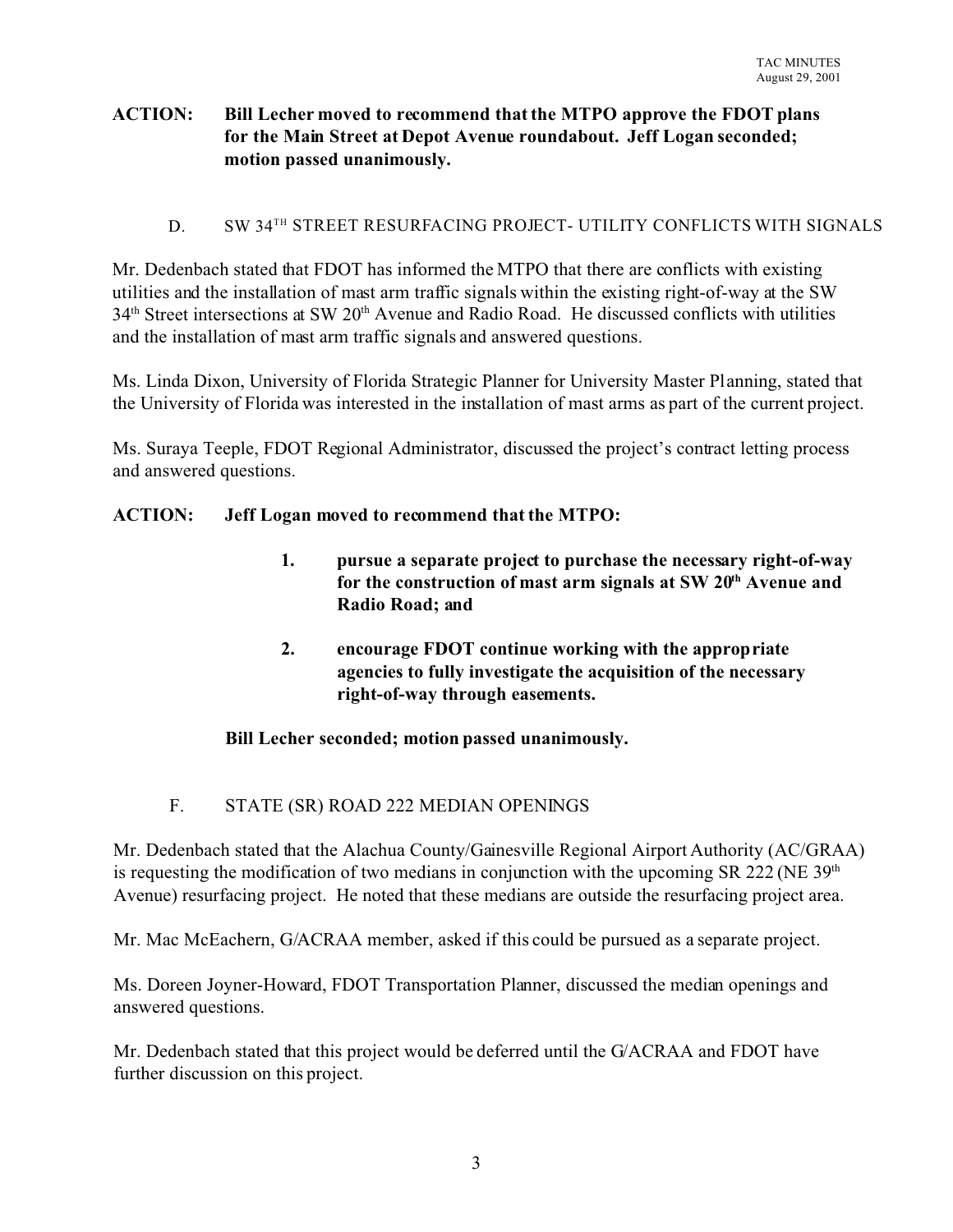# G. WEST 6TH STREET CORRIDOR CHARRETTE

Mr. Dedenbach stated that the Gainesville City Commission has requested that the MTPO consider funding a charrette for the W  $6<sup>th</sup>$  Street corridor in the upcoming fiscal year. He discussed charrette funding and answered questions.

# **ACTION: Jeff Logan moved to recommend that the MTPO:**

- **1. allocate \$15,000 of its charrette funds for a W 6th Street charrette; and**
- **2. pursue, along with the City of Gainesville, additional funding partners for this charrette.**

# **Bill Lecher seconded; motion passed unanimously.**

## H. TRANSPORTATION IMPROVEMENT (TIP) PROGRAM CONSISTENCY REVIEW

Mr. Dedenbach stated that the Florida Department of Community Affairs (FDCA) has reviewed the TIP and has found it consistent with the City's and County's comprehensive plans except for two projects. He said that the inconsistent projects are the SW  $62<sup>nd</sup>$  Boulevard-SW  $24<sup>th</sup>$  Avenue road construction project and the SW 2nd Avenue reconstruction project. He said that the comprehensive plans could be amended to include these projects.

- **ACTION: Suraya Teeple moved to recommend that the MTPO request that the City of Gainesville and the Alachua County Commissions direct their respective staffs to have the SW 62nd Boulevard-SW 24th Avenue and the SW 2nd Avenue projects incorporated into their comprehensive plans prior to their submittal/ transmittal to FDCA this fall. Jeff Logan seconded; motion passed unanimously.** 
	- I. US 441 AND PAYNES PRAIRIE ISSUES

Mr. Dedenbach stated that a member of the MTPO referred some US 441, along Paynes Prairie, safety issue to the advisory committees. He said that the referral requests development of both short and long-term visions/strategies for the corridor.

**ACTION: Jeff Logan moved to recommend that the MTPO send the list of Commissioner Warren Nielsen's concerns to the FDOT's US 441 Bicycle Safety Study consultant and appropriate local and state agencies. Linda Dixon seconded; motion passed unanimously.**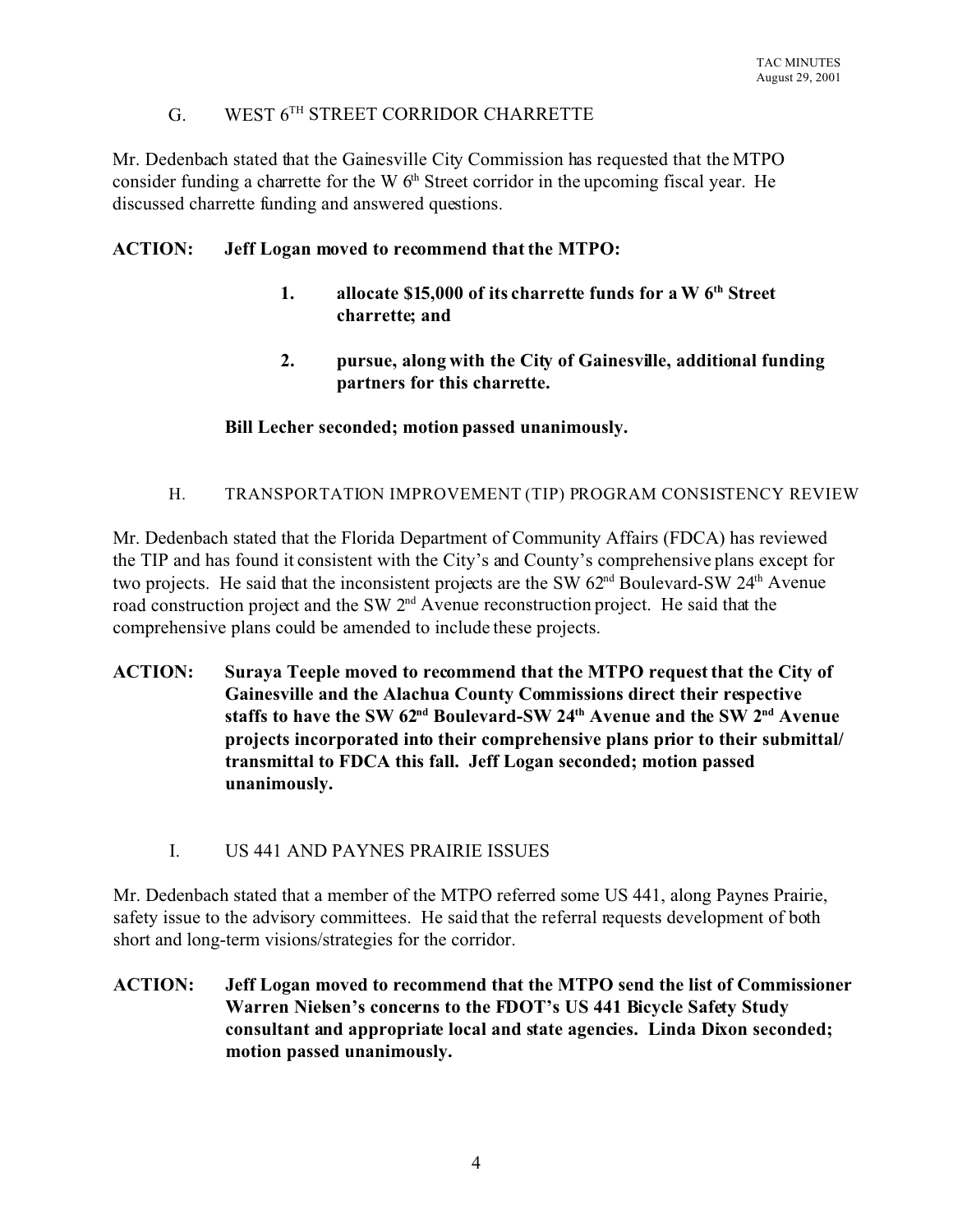### J. LONG RANGE PLAN AMENDMENT

Mr. Dedenbach stated that the MTPO, at its August 16 meeting, approved a motion to schedule a public hearing to consider amending the long range transportation plan to advance the two-laning of University Avenue from priority number 7 to priority number 5.

# **ACTION: Jeff Logan moved to recommend that the MTPO not consider amending the long range transportation plan at this time because:**

- **1. the current sequencing of the projects in the plan:**
	- **A. was done based on the proposed two-laning of University Avenue;**
	- **B. allows for the evaluation of the Main Street twolaning project; and**
- **2. recognizing that the project order:**
	- **A. will have no immediate real effect because this project is many years off; and**
	- **B. will be address in possibly the next two major long range transportation plan updates.**

## **Bill Lecher seconded; motion passed unanimously.**

## K. PLAN EAST GAINESVILLE SUBCOMMITTEE

Mr. Dedenbach stated that the Plan East Gainesville Subcommittee will hear presentations by consultant candidates on September 13 at 5:30 p.m. at the Williams Elementary School cafeteria.

## VI. INFORMATION ITEMS

Mr. Jeff Logan, Regional Transit System (RTS) Director, introduced Ms. Shenley Neely, RTS Chief Transit Planner.